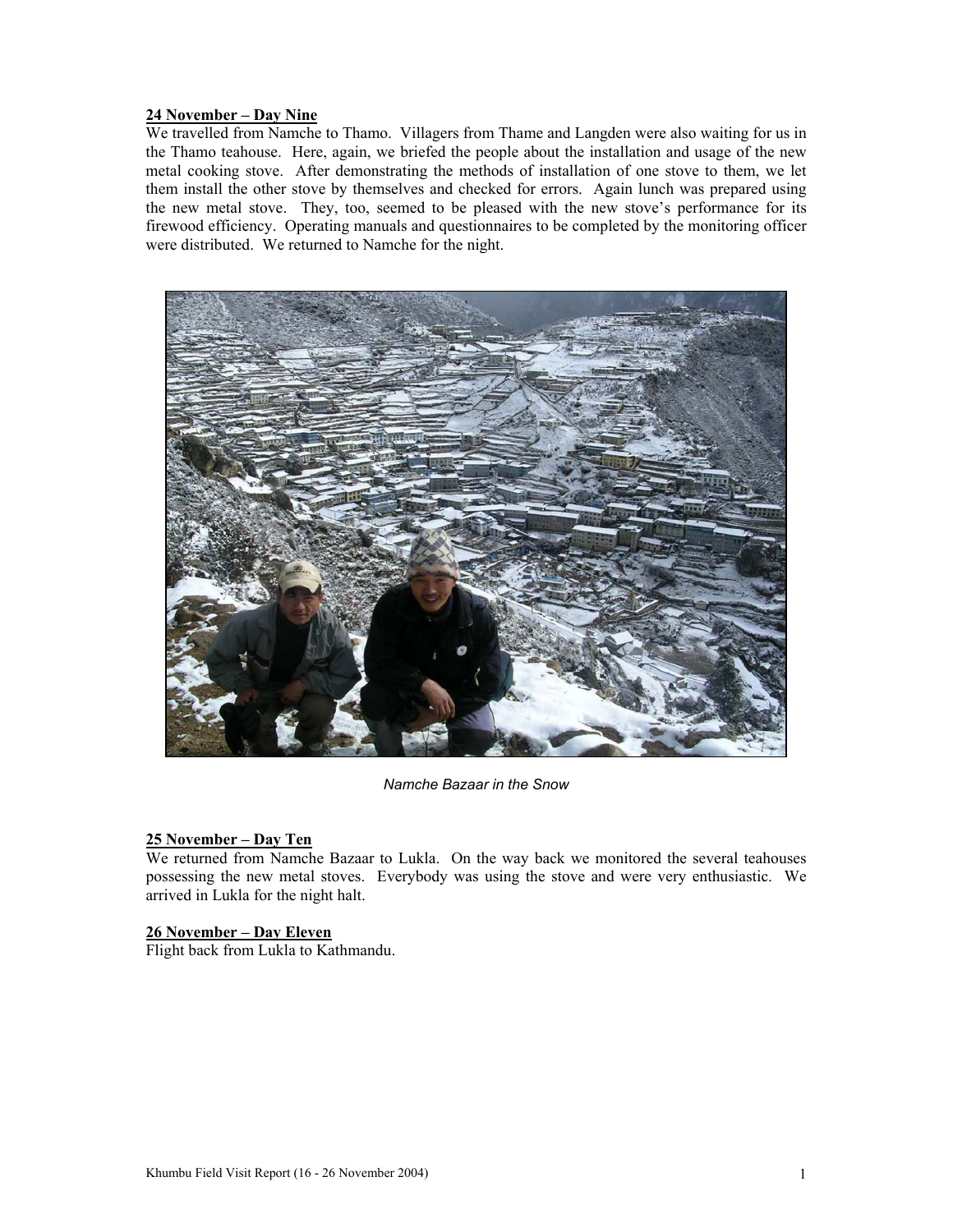# **4. CONCLUSION**

Our visit to the Sagarmatha area was a productive and informative trip. According to the feedback from the users, they seem to like the stove very much. We still need to monitor the stove for the winter season (about three months) to find out the practical comments from the users and their estimation of overall firewood saving as compared to their former stove. We also noted that everyone in that area wants a back-boiler attached to our stove. The design of the current back-boiler inside the mud stoves used by the Khumbu people does not seem very energy efficient.

We hope to deliver in one month's time an easy-to-install and efficient back-boiler to fit as an accessory to the new metal stove.

It is expected that some changes are still needed on the stove before a final model can be consolidated and produced in series. Because the project staff expects some comments and suggestion from the end-users, and field testing needed to start because of winter conditions, not all the planned modifications were incorporated.

The following additional modifications are planned:

- The inclined tunnel will be raised a little (photo page 11).
- The elbow (rocket) opening can be made one inch lower/smaller (photo front page).
- The sliding door on top of the wood intake should be non-removable and automatically slide down so it rests on the wood, minimising air intake from above.
- The inner combustion chamber will be from chrome steel or stainless steel.
- The chimney valve needs to be tightened to fix its position after closing/opening.
- The pot rings will be modified to be lightweight.
- The chimney inside the house will be common sheet metal (not galvanised).
- The chimney will have a minimum height to assure sufficient draft.
- A standard floor/roof passage will be manufactured that allows a little ventilation for excess smoke in the kitchen to be removed automatically.
- A wind vane will be available for roof situations where drop winds are possible (Dolpa).
- The smoke water heater (heat pipe) can be placed inside the stove without modifications.
- All stoves will have a serial registration number which will be mentioned on the delivery contract.

Apart from the above technical adjustments, the following activities must be undertaken:

- Packaging and air lifting needs to be reviewed.
- Service centre needs to be developed in Lukla.
- Order forms need to be available for all parts and attachments (back-boiler, chimney, etc.).
- Suitable names have to be given to the various stoves.
- The demonstration houses need to be clearly marked with a signboard.
- Savings and Loan Scheme needs to be developed.
- Postal and message service needs to be negotiated between the pilots and the service centre.
- Comparative test results need to be published.

\*\*\*\*\*\*\*\*\*\*\*\*\*\*\*\*\*\*\*\*\*\*\*\*\*\*\*\*\*\*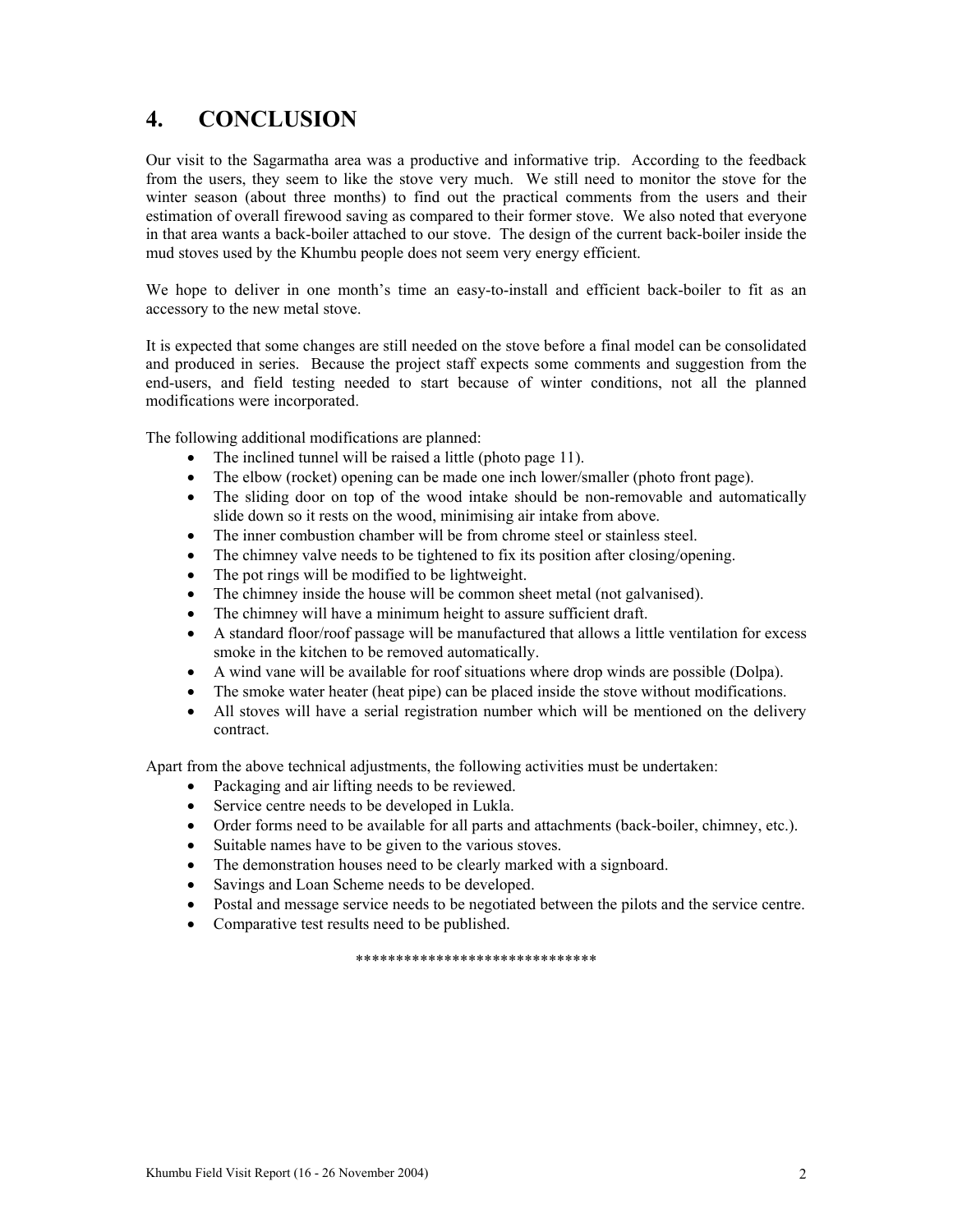## **ANNEXE**